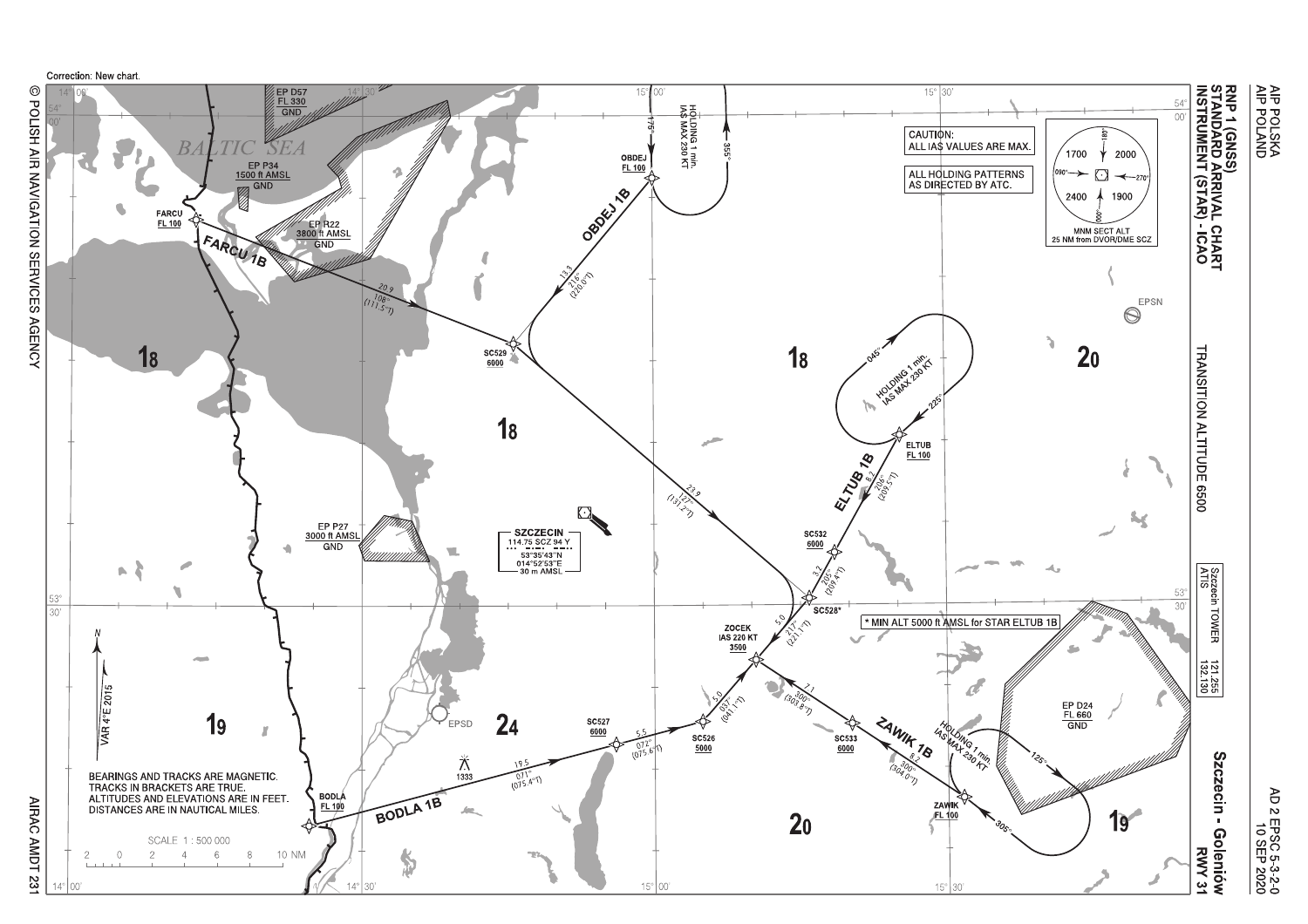#### **RNP 1 (GNSS) STANDARD ARRIVAL CHART INSTRUMENT (STAR) - ICAO**

#### **Szczecin - Goleniów RWY 31**

**FARCU 1B**

| <b>SEQUENCE</b><br><b>NUMBER</b> | <b>PATH</b><br><b>TERMINATOR</b> | <b>WAYPOINT</b><br><b>IDENTIFIER</b> | <b>COURSE / TRACK</b><br>°M (°T) | <b>DISTANCE</b><br>(NM) | <b>ALTITUDE</b> | <b>SPEED</b><br>(kt) | <b>NAV SPEC</b>  |
|----------------------------------|----------------------------------|--------------------------------------|----------------------------------|-------------------------|-----------------|----------------------|------------------|
| 001                              |                                  | <b>FARCU</b>                         |                                  |                         | $+$ FL100       |                      | RNP <sub>1</sub> |
| 002                              | TF                               | SC <sub>529</sub>                    | 108 (111.5)                      | 20.87                   | $+6000$ ft      |                      | RNP <sub>1</sub> |
| 003                              | TF                               | SC528                                | 127 (131.2)                      | 23.90                   |                 |                      | RNP <sup>-</sup> |
| 004                              | TF                               | <b>ZOCEK</b>                         | 217 (221.1)                      | 5.00                    | $+3500$ ft      | $-220$               | RNP <sup>-</sup> |

## **OBDEJ 1B**

| <b>SEQUENCE</b><br><b>NUMBER</b> | <b>PATH</b><br>TERMINATOR | <b>WAYPOINT</b><br><b>IDENTIFIER</b> | <b>COURSE / TRACK</b><br>$^{\circ}$ M ( $^{\circ}$ T) | <b>DISTANCE</b><br>(NM) | <b>ALTITUDE</b> | <b>SPEED</b><br>(kt) | <b>NAV SPEC</b>  |
|----------------------------------|---------------------------|--------------------------------------|-------------------------------------------------------|-------------------------|-----------------|----------------------|------------------|
| 001                              | IF                        | OBDEJ                                |                                                       |                         | $+$ FL100       |                      | RNP <sub>1</sub> |
| 002                              | TF                        | SC <sub>529</sub>                    | 216 (220.0)                                           | 13.25                   | $+6000$ ft      |                      | RNP <sub>1</sub> |
| 003                              | TF                        | SC528                                | 127 (131.2)                                           | 23.90                   |                 |                      | RNP <sub>1</sub> |
| 004                              | TF                        | <b>ZOCEK</b>                         | 217 (221.1)                                           | 5.00                    | $+3500$ ft      | -220                 | RNP <sub>1</sub> |

#### **ELTUB 1B**

| <b>SEQUENCE</b><br><b>NUMBER</b> | <b>PATH</b><br>TERMINATOR | <b>WAYPOINT</b><br><b>IDENTIFIER</b> | <b>COURSE / TRACK</b><br>$^{\circ}$ M ( $^{\circ}$ T) | <b>DISTANCE</b><br>(NM) | <b>ALTITUDE</b> | <b>SPEED</b><br>(kt) | <b>NAV SPEC</b>  |
|----------------------------------|---------------------------|--------------------------------------|-------------------------------------------------------|-------------------------|-----------------|----------------------|------------------|
| 001                              | IF                        | <b>ELTUB</b>                         |                                                       |                         | $+$ FL100       |                      | RNP <sub>1</sub> |
| 002                              | TF                        | SC532                                | 206 (209.5)                                           | 8.23                    | $+6000$ ft      |                      | RNP <sub>1</sub> |
| 003                              | TF                        | <b>SC528</b>                         | 205 (209.4)                                           | 3.20                    | $+5000$ ft      |                      | RNP <sub>1</sub> |
| 004                              | TF                        | <b>ZOCEK</b>                         | 217 (221.1)                                           | 5.00                    | $+3500$ ft      | -220                 | RNP <sub>1</sub> |

# **ZAWIK 1B**

| <b>SEQUENCE</b><br><b>NUMBER</b> | <b>PATH</b><br><b>TERMINATOR</b> | <b>WAYPOINT</b><br><b>IDENTIFIER</b> | <b>COURSE / TRACK</b><br>$^{\circ}$ M ( $^{\circ}$ T) | <b>DISTANCE</b><br>(NM) | <b>ALTITUDE</b> | <b>SPEED</b><br>(kt) | <b>NAV SPEC</b>  |
|----------------------------------|----------------------------------|--------------------------------------|-------------------------------------------------------|-------------------------|-----------------|----------------------|------------------|
| 001                              |                                  | ZAWIK                                |                                                       |                         | $+$ FL100       |                      | RNP'             |
| 002                              |                                  | SC <sub>533</sub>                    | 300 (304.0)                                           | 8.23                    | $+6000$ ft      |                      | RNP <sup>-</sup> |
| 003                              |                                  | <b>ZOCEK</b>                         | 300 (303.8)                                           | 7.07                    | $+3500$ ft      | $-220$               | RNP <sub>1</sub> |

### **BODLA 1B**

| <b>SEQUENCE</b><br><b>NUMBER</b> | <b>PATH</b><br><b>TERMINATOR</b> | <b>WAYPOINT</b><br><b>IDENTIFIER</b> | <b>COURSE / TRACK</b><br>$^{\circ}$ M ( $^{\circ}$ T) | <b>DISTANCE</b><br>(NM) | <b>ALTITUDE</b> | <b>SPEED</b><br>(kt) | <b>NAV SPEC</b>  |
|----------------------------------|----------------------------------|--------------------------------------|-------------------------------------------------------|-------------------------|-----------------|----------------------|------------------|
| 001                              |                                  | <b>BODLA</b>                         |                                                       |                         | +FL100          |                      | RNP <sub>1</sub> |
| 002                              | TF                               | SC527                                | 071 (075.4)                                           | 19.50                   | $+6000$ ft      |                      | RNP <sub>1</sub> |
| 003                              | TF                               | SC <sub>526</sub>                    | 072 (075.6)                                           | 5.47                    | $+5000$ ft      |                      | RNP <sub>1</sub> |
| 004                              | TF                               | <b>ZOCEK</b>                         | 037 (041.1)                                           | 5.00                    | $+3500$ ft      | $-220$               | RNP <sub>1</sub> |